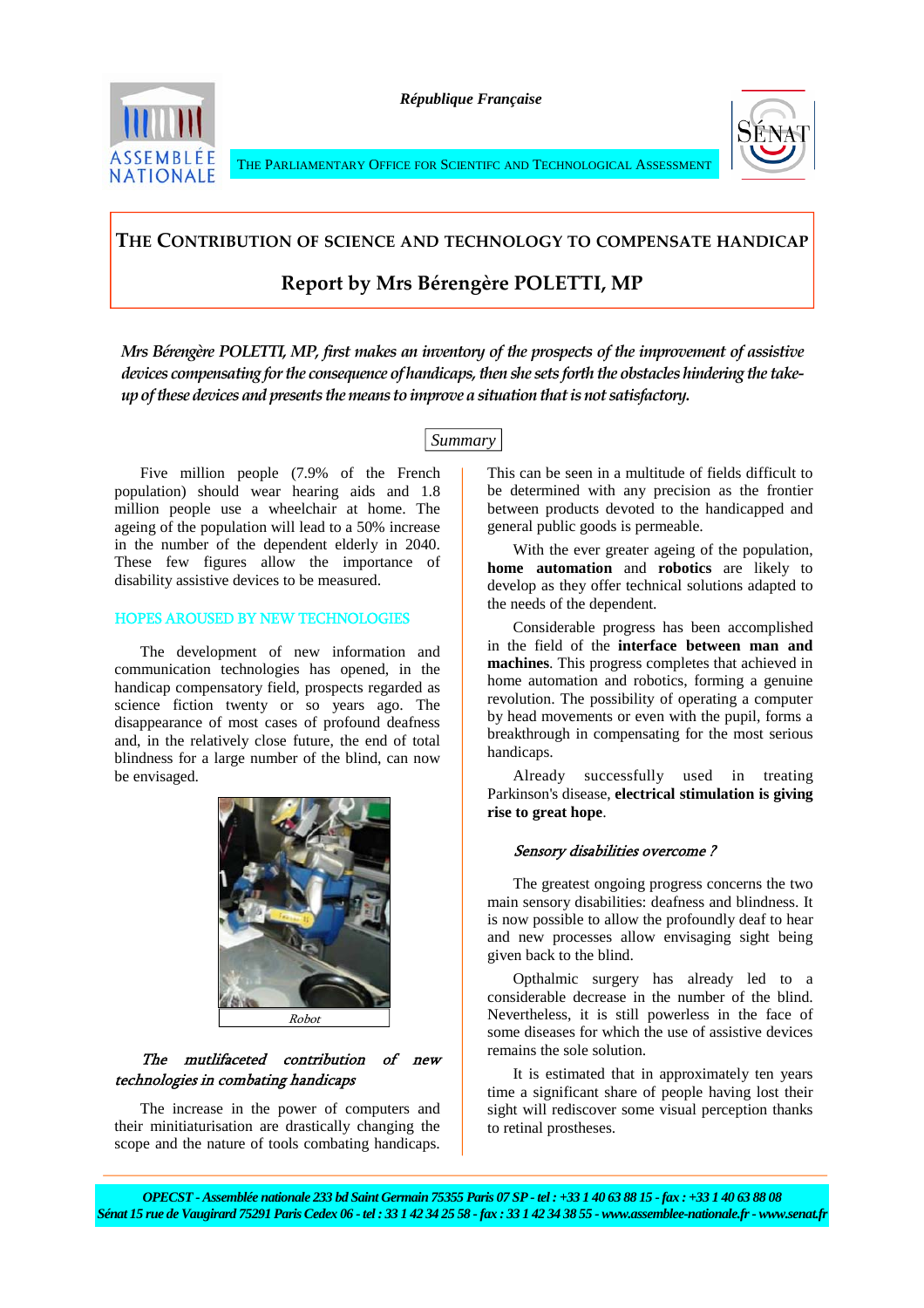### **The** Contribution of science and technology to compensate handicap  $\overline{a}$   $\overline{a}$   $\overline{a}$   $\overline{a}$  **Mrs** Bérengère POLETTI, MP

- 2 -

For diseases causing macular degeneration, the idea is to try to magnify the slight vision patients still have so that they can regain or keep their autonomy with **magnifying glasses**.



The new techniques combating deafness, especially cochlear implants, allow **profound deafness to be eliminated**. Acoustic prostheses, thanks to the improvement of digital techniques, are making remarkable progress. Admittedly, these devices do not give back normal hearing but nevertheless allow good integration in everyday life.

While the fitting of cochlear implants in the treatment of deafness is sometimes disputed, several arguments support their wider use in framed conditions:

- Cochlear implants are effective.
- Profound deafness is a handicap that should be screened as early as possible so that children do not fall behind in learning whatever language (oral language or sign language).
- Medical teams are responsible for screening deafness and informing parents.
- There is no valid reason to exclude deafness from systematic neonatal screening.
- A second examination must be performed before parents are told about a deafness diagnosis.
- In the event of deafness, parents must be objectively informed of all the possibilities of compensating for their child's handicap, such as the fitting of cochlear implants.
- By informing parents as early as possible about deafness in their children, the latter can master sign language more quickly.

In a close future, **the wheelchair of the most seriously handicapped will probably be designed**  **as a genuine 'central control system'** allowing the handicapped to regain greater autonomy of movement and also accomplish, thanks to the installation of a robotised arm, a certain number of tasks, for example drinking, a simple activity for the able-bodied but difficult when it requires the presence of someone else.

Considerable progress has been achieved in the development of **artificial arms and legs**. 20% of American soliders amputated following wounds in Irak, can therefore become active servicemen again thanks to new prostheses.

**Exoskeletons**, which are articulated arms fixed on the limbs and moving the latter, are mainly used in physiotherapy. They could however form an interesting future pathway for some forms of paralysis.



# The fundamental contribution of assistive devices in the integration of the handicapped

The integration of the handicapped in everyday life implies greater use of assistive devices which must, if we do not want their cost to be prohibitive, be integrated from their design in public policies.

The idea must be dispelled according to which accommodations, such as access ramps, would be to the advantage of the handicapped alone. Urban public transport network managers who have conducted a global accessibility policy (i.e. taking into account all forms of disability, whether motor

*OPECST - Assemblée nationale 233 bd Saint Germain 75355 Paris 07 SP - tel : +33 1 40 63 88 15 - fax : +33 1 40 63 88 08 Sénat 15 rue de Vaugirard 75291 Paris Cedex 06 - tel : 33 1 42 34 25 58 - fax : 33 1 42 34 38 55 - www.assemblee-nationale.fr - www.senat.fr*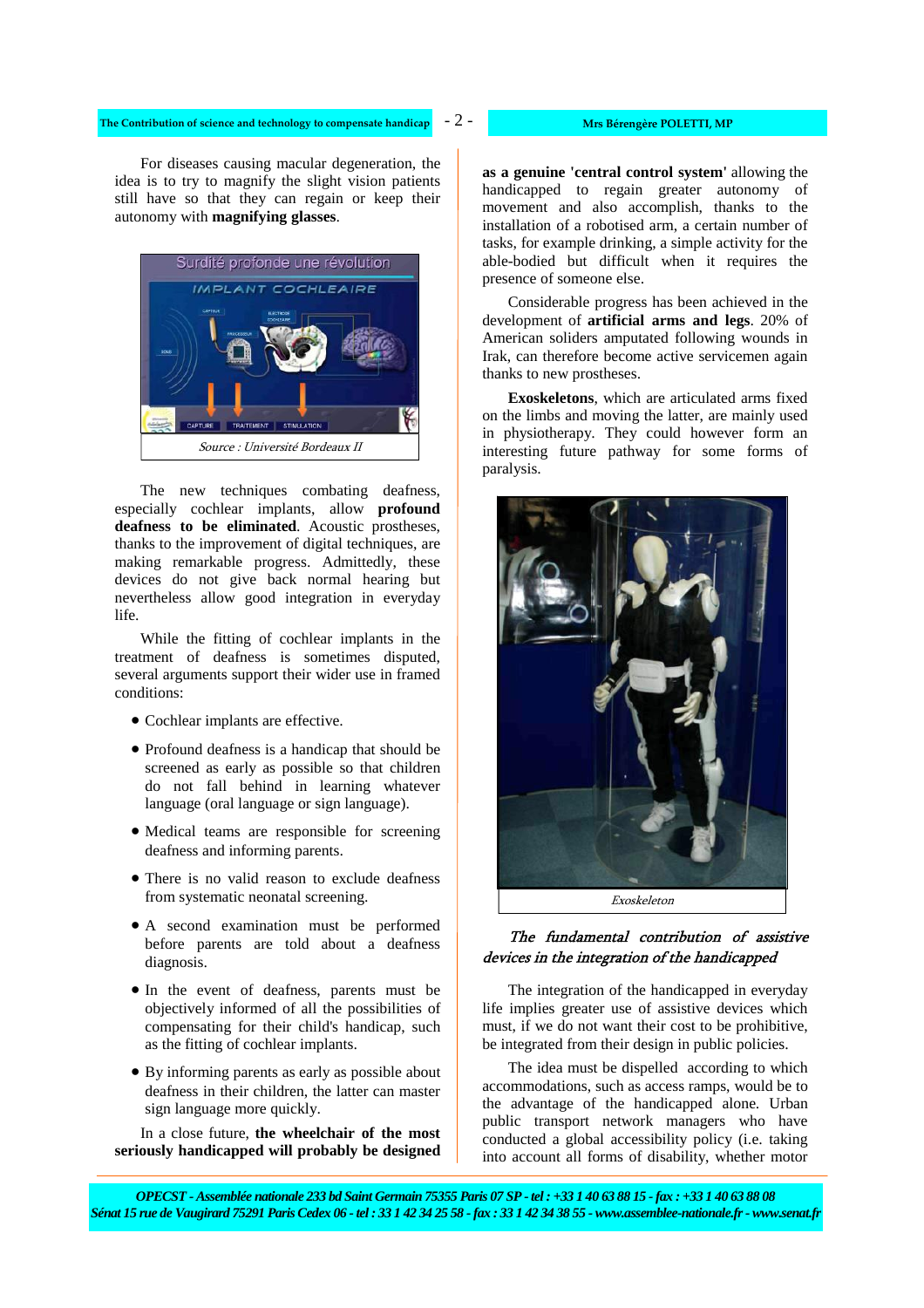- 3 - **The Contribution of science and technology to compensate handicap Mrs Bérengère POLETTI, MP**

were satisfied with this policy because, without being handicapped, they could board buses more easily with pushchairs and shopping trolleys. They also noted that public address systems fitted in buses considerably help tourists and the elderly alike.



The development of assistive devices requires an extremely pro-active policy as regards the accessibility of public areas and also private places.

### TECHNICAL PROGRESS FOR ALL ?

Several obstacles are hindering the diffusion of technical progress.

Cultural factors must not be underestimated. For instance, a negative image is generally associated in France with wheelchairs and hearing aids.

The take-up of assistive devices often requires accompanying measures.

Many recent products are not included in the reimbursement policy.

Manufacturers do not always send in to the High public health authority the files to obtain acceptance for their reimbursement, in order to avoid the related constraints.

The sharing of roles between the National solidarity fund for autonomy (CNSA) and the health insurance authority is not always clear.

It is premature to attempt to assess the action of 'Maisons du handicap' (administrative structures in French departments dealing with the handicapped), in their first year of operation.

Prospective studies demonstrate that it is necessary to reason by technological segment, in terms of the sought goal and, in this field, support for research is insufficient.

# Insufficiently valued research

While the traditional strengths and weaknesses of French research are to be found in the disability field, specific characteristics can also be identified, related to the applied nature of the research performed.

For more than twenty or so years the structuring of research in the disability field has been a recurrent question. Many reports have addressed this issue by denouncing primarily the weakness of the means, the absence of a structured organisation and the overly weak visibility of this sector.

There are many reasons for this shortcoming, the three main ones being:

- The very scant attention given to handicap issues in education in general, and especially in the fields of health and medical sciences.
- Handicaps are not openly prioritised by research bodies, but this situation is changing favourably.
- Lack of agreement over the perimeter of research coming under various disciplines human and social sciences, education sciences, biomedical research, physiotherapy techniques, automated equipment, robotics.

A research field devoted to the issue of handicaps must be brought to the forefront in France.

# Unsatisfactory market operation

The assistive devices market represents 19 billion euros, i.e. 12% of the market of medical goods, and more than 60,000 different products.

The narrowness of this market, characterised by the very low number of manufacturers in France, excludes any real competition. Therefore prices are very high, adversely affecting the actual level of reimbursement.

Some devices are correctly defrayed by the health insurance authority, for instance manual wheelchairs, while others (computer-aided reading devices) are not reimbursed at all or insignificantly with regard to the expense (hearing aids).

The complexity of coverage leads to undeniable difficulties for manufacturers and also for the handicapped.

*OPECST - Assemblée nationale 233 bd Saint Germain 75355 Paris 07 SP - tel : +33 1 40 63 88 15 - fax : +33 1 40 63 88 08 Sénat 15 rue de Vaugirard 75291 Paris Cedex 06 - tel : 33 1 42 34 25 58 - fax : 33 1 42 34 38 55 - www.assemblee-nationale.fr - www.senat.fr*